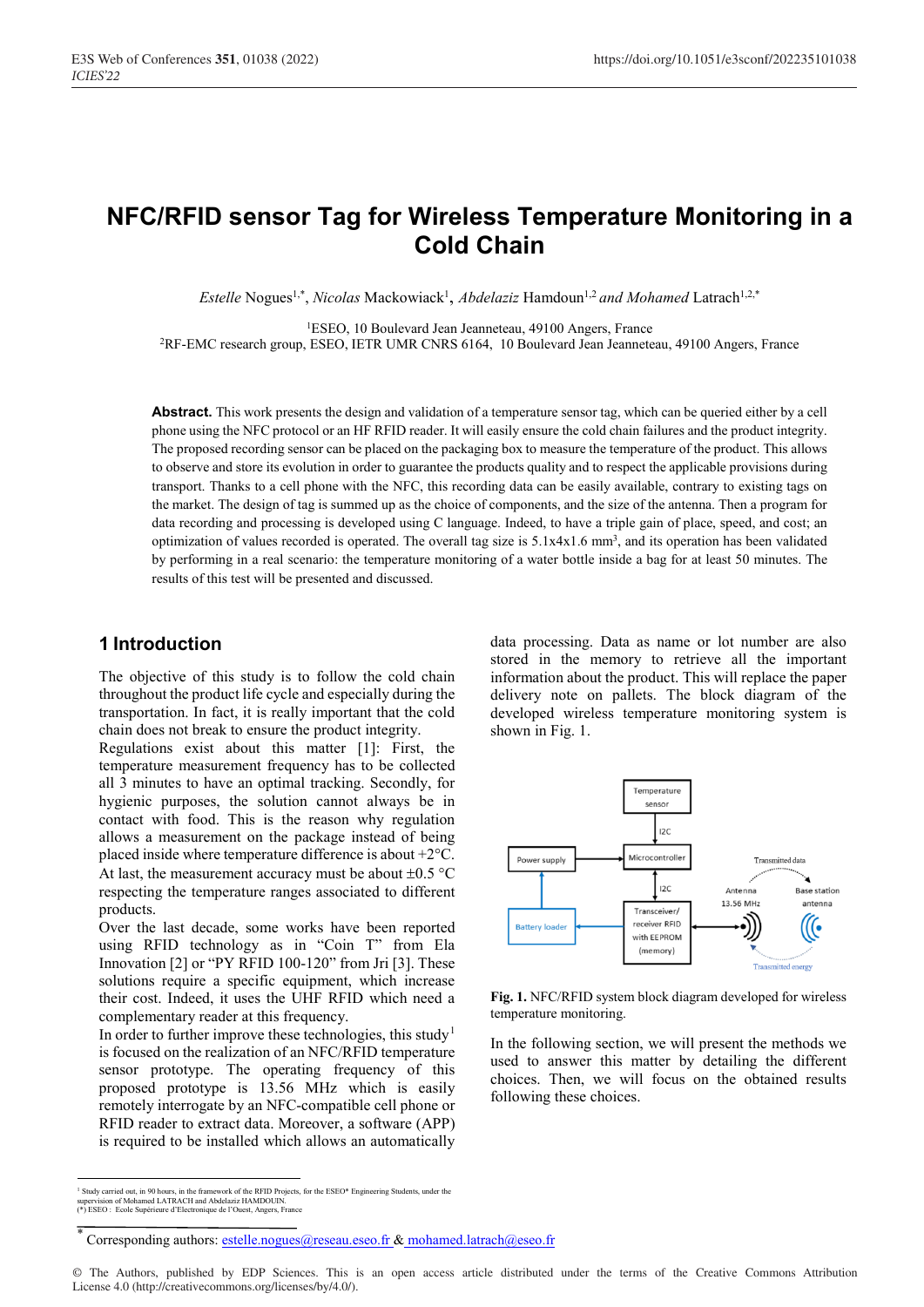## **2 Design and prototyping**

The studied and developed sensor tag consists of:

- a temperature sensor,
- an NFC/RFID device with EEPROM memory (ST25DV) to store the measured temperatures as well as product information,
- a microcontroller to collect and records temperatures from the sensor,
- a battery for supplying power all the circuit.
- the necessary electronics components,
- and an antenna to provide wirelessly the crucial information in applications such as a cold chain evolution.

Figure 2 shows the photos of both sides of the manufactured prototype, on a low-cost FR-4 substrate with a thickness of 1.6 mm, where the above-mentioned main components are clearly identified.



**Fig. 2.** Photographs of the realized prototype.

The principle of use is simple: the microcontroller collects the temperature every three minutes to respect the regulation and write it into the memory. When the user wants to collect all the data, he has to connect on an APP on his phone and get closer to the sensor tag with activating the NFC. When the RFID chip receives the interrogation signal, all information (recorded temperature and product ID) automatically sent to the user's smartphone and formatted by the APP to be simply read by users.

## **2.1. Frequency choice**

As a first step, the 13.56 MHz frequency has been chosen because it is the worldwide standardized RFID frequency and it used by NFC technology via mobile end devices such as cellphones, tablets and notebooks for data exchange purposes. At this frequency, the operating area is almost short, around ten centimeters. This allows the user to make a visual control on the merchandise during the data recovery.

In addition, as NFC is associated to most cellphones, all users around the cold chain can easily and quickly access to the tag to monitor the product; contrary to competing solutions [2][3] which use an 868 MHZ frequency which requires specific equipment.

## **2.2 Components' selection**

All components have been chosen to reach a trade-off between their consumption and their performance in accordance the specifications. For example, the temperature sensor which is referenced as Si7054 [5] has an average consumption of 60.55nA in our application (measurement all three minutes) and an accuracy of  $\pm 0.4$ °C.

In addition, the ATtiny212 [6], 8-bit microcontroller, has been chosen for its low-power consumption (7µA in executive mode and 100nA in low mode) and its low-cost. Indeed, it has just 6 input/output and 2 Kbytes of memory, which is enough for this application to transfer and convert data. The recording data is realized in the ST25DV [7], NFC/RFID device, which offers a high memory accessed by the RF part.

## **2.3 Antenna Design**

Most commonly used antenna type for the HF RFID and NFC applications is planar coil single or double sided, on the intended substrate, due to easy and flexible design capability of the antenna size and low cost. The inductivity of a planar coil depends on the geometrical data of the coil outline size, space, the number of turns, their spacing and the trace width in the PCB. The equivalent impedance module of such an inductance shall be equal to the impedance module presented by the internal capacity of the RFID chip.

In this study a single sided planar coil has been designed, on FR-4 substrate, with an online tool proposed by ST microelectronics [4]. This last allows to obtain, as a first approximation, the target inductivity based on the geometrical data of the coil.

The first step on the design of the used coil antenna is to determine the input RFID device capacitance, then calculate the inductance value to achieve resonance at 13.56 MHz by considering the relation 1. Knowing the RFID device (ST25DV) capacitance input value (28.5 pF), it is easy to find the inductance value (L=4.8 µH) at the resonance by following the equation 1. Based on the obtained inductance value and by using the ST microelectronics tool, the antenna dimensions are easily determined.

$$
\omega = 2\pi f = \frac{1}{\sqrt{L.C}}\tag{1}
$$

The overall tag size was deliberately chosen to be 5.1 x 4 x 1.6 mm to minimize its loss and facilitate its attachment to the packaging box. That equals to half credit card size (Fig.2) in order to gain a place on a packaging. Indeed, the tag must replace the paper form. This solution is thinner (around 8 mm instead of 11 mm for competitors [2][3]) which eases its integration. Consequently, as the surface of tag is wide, the antenna size can be large with the same surface of the tag (5.1 cm by 4 cm). The designed coil antenna had 8 turns with both 0.5 mm as conductor width and spacing between windings.

Finally, this configuration allows to place components inside the antenna. However, the battery size modifies the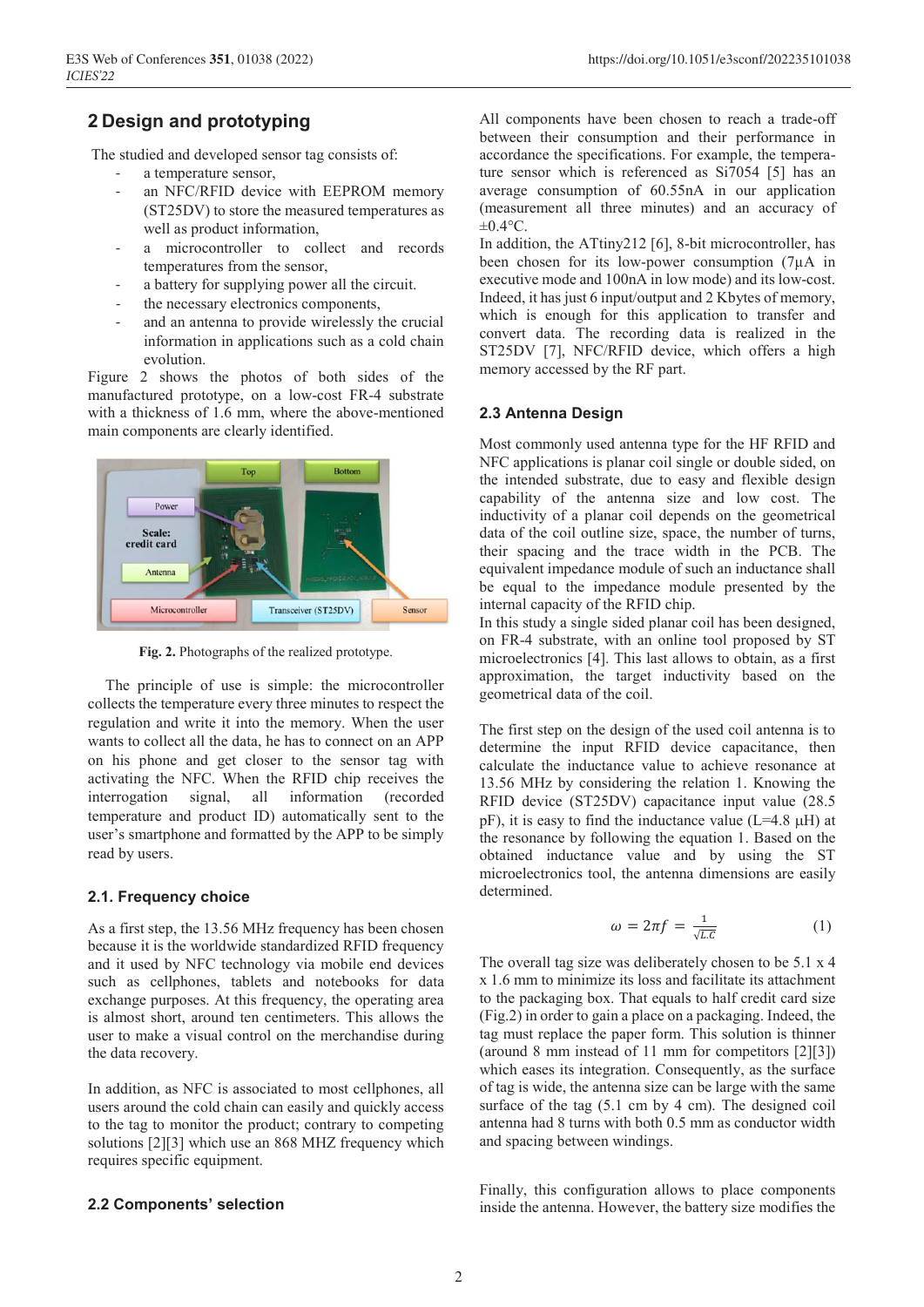radiating surface of the antenna and absorbs the flux which impoverishes the magnetic coupling performance as explain in the followed part in this paper.

#### **2.4 Temperature sensor placement choice**

For a first prototype, the SMD components have been chosen to save space while being easily weldable manually. To ensure a good temperature measurement, the temperature sensor is placed on the opposite side of the coil antenna. At this position, it is in direct contact with the package. Fig. 3 shows the components placement on the printed circuit board (PCB).



**Fig. 3.** PCB profile view.

#### **2.5 Data recovery**

To reduce the size of the sensor temperature data and increase their transmission speed, an optimization of the data storage is realized.

Firstly, the real value from the sensor – temperature in Celsius – is converted to an integer. Knowing that we can have a precision of  $+/- 0.5$  °C, this new value is simply the integer of the double of the real temperature illustrated on the equation (2). This step has a twofold benefit: reduce the size of the value and increase the operated speed of the microcontroller. Indeed, an integer operation is speeder than a float operation. In addition, the multiplication by two is easy for the microcontroller working in base two.

$$
T_{conv} = Integer(2 \cdot T_{real})
$$
\n(2)

*Where*  $: T_{conv} = converted temperature and T_{real} = real$ *temperature.*

Secondly, always to lower the size, the difference between the converted value and the optimal temperature is also converted. Naturally, the result of this subtraction is a converted temperature as described above (equation (2)) and represents the derivation around the optimal value. Thirdly, this new value from the subtraction, recorded into the memory, is limited to five bits. This size is adequate for the tag application. Indeed, in these five bits, there are one bit for the sign, one bit for the 0.5 accuracy and three bits for the integral part. Thus, the tag records a derivation around the optimal temperature (-8  $\degree$ C to 7.5  $\degree$ C).

The size gain in memory can easily be shown in the case of a three-day measurement example. If each temperature is recorded on one byte, in three days, the size of the

memory will achieve around 1.5 Kbytes. Yet, if each temperature is recorded on five bits and three temperatures on two bytes, the size will achieve around 0.98 Kbyte.

Moreover, in order to simplify and speed up memory erasure, a counter is inserted in the list header. Thus, the new values replace just the old values after the reset.

## **3 Experimental data analysis and results**

#### **3.1 Antenna impedance and memory reading tests**

The verification of antenna impedance (inductance) is a primordial step to ensure the correct operation of the sensor.

In a first step, the calculated inductance of the coil antenna must be equal to 4.8 µH to allow a maximum power transfer, at the resonance frequency, between antenna and NFC/RFID device. The measured value, by an impedance analyzer, is 5.3 µH. Such a difference lies in the manufacturing process and the accuracy of the measurement.

In a second step, a reading of the memory is done with the cell phone. This one carried out correctly despite the very long reading time. Indeed, the prototype is powered by a button cell battery placed in the middle of antenna. That induced a large ground plane which will decrease the antenna radiating surface and absorb a part of the magnetic flux. Thus, memory has less energy to send its data to the base station (the cell phone in our case). The following pictures (Fig.4) shows the communication disturbance due to the cell phone. Indeed, the intercomponents connection tracks receive part of the signal transmitted by the phone.



**Fig. 4.** Writing in the memory without phone reading on the left and with it on the right.

These chronograms comparison (Fig. 4) shows the influence of the wave sent by the cell phone during the reading of the memory when the microcontroller communicate with the memory. They represent the clock (blue signal) of the I2C writing. As we can see, the cell phone presence disturbs the clock signal (thicker signal on left figure 4) which will disturb the communication and so the information transportation. This result was predictable as phone sends RF waves that will disturb the microcontroller during the data writing.

Moreover, the ground plane induced by the battery is important compared to the tag antenna size. Thus, this ground plane will absorb a part of signal sent by the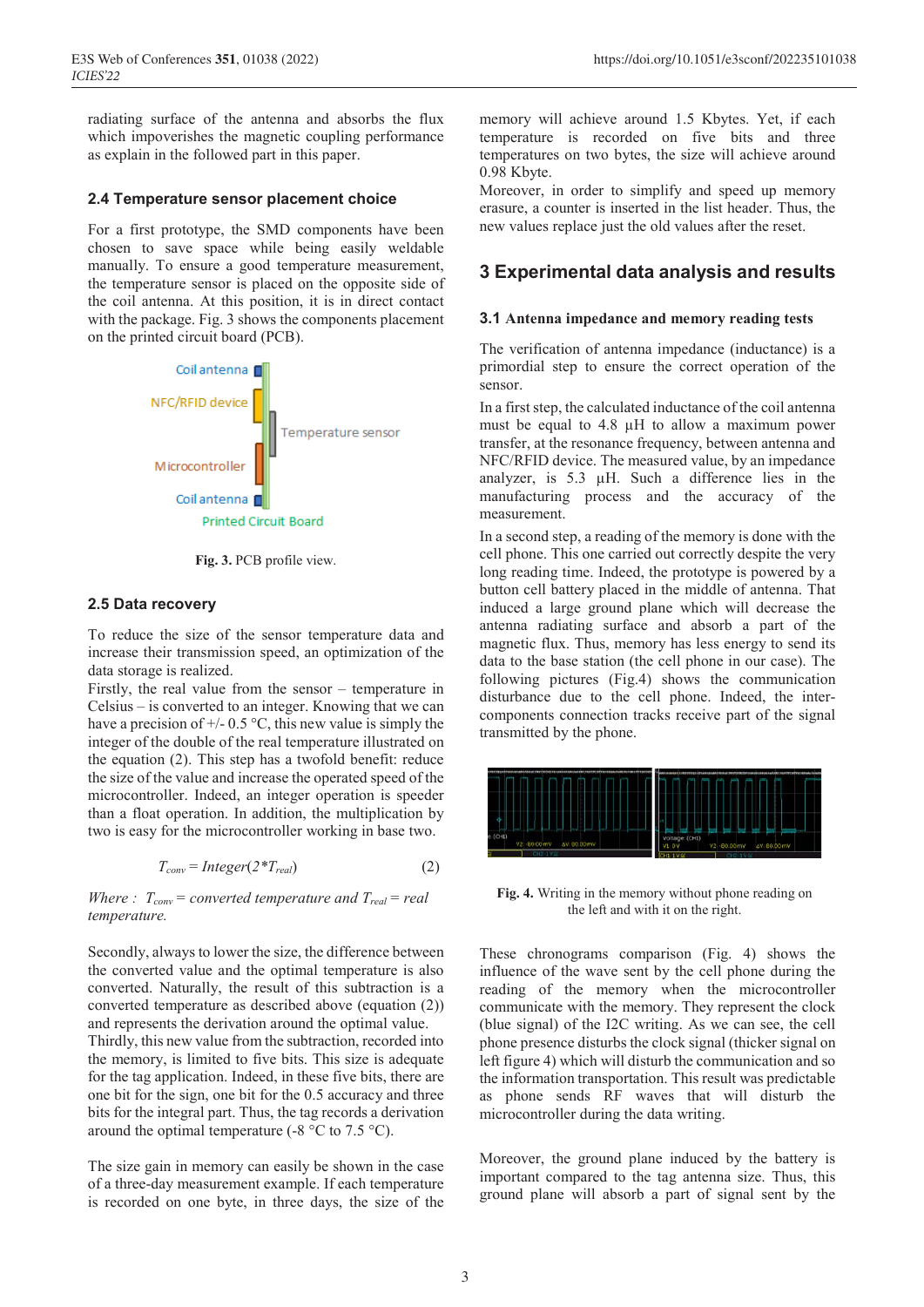phone. For better reading, the mobile phone should be positioned in front of the opposite side, where the temperature sensor is located (Fig. 3).

## **3.2 Temperature recovery**

In addition to the measurements list, a header is inserted in order to record information about the product. The header is illustrated with below example.

The fictive product:

- Name: "sorbet cassis 550 mL" Size: 20 bytes equal to 20 characters.
- Lot number: "3 574 100 075 093" Size: 6 bytes.
- Optimal temperature:  $25^{\circ}$ C Size: 1 byte.
- Maximal temperature:  $30^{\circ}$ C Size: 1 byte.

So as to easily read the information sent by the tag, a treatment is required on the phone. To do it, a Python's script is used because it is an ideal language to develop a prototype. In this first prototype, it is realized on a computer because Python is not implemented on our phone. Nevertheless, in future version, an Android application will be created to conjugate the reading and treatment. The process of this treatment is based on two operations: the header reading and the shaping of the temperature derivations list around the optimal value.

In the first step, the program read the header with the name product, its lot number, etc. and print them on the user's screen. For instead as previously, the identity of the product is rediscovered (Fig. 5). The following figure shows the result after processing the read values in the RFID sensor memory. Data have been retrieved from the cell phone and sent to a computer to then process them with a Python software.

Nom du produit : sorbet cassis 550 mL Numero du produit : 3574100075093 Temperature opt : 25.0 °C Temperature max: 30.0 °C

**Fig. 5.** Extract of the processed data

In the other step, the software extracts, thanks to the values number in the memory, the list of temperature derivations and then calculates the real temperature by reversing the conversion shown above (Fig. 6). Moreover,



it formats in a graphic these values in order to easily represents a change in temperature. For example, the optimal temperature is read and a change of  $+/- 2$ °C at 38 minutes is emphasized. Indeed, at this moment, the water bottle goes from a 27°C room to a cellar and then to the sun ten minutes later. In this experimentation, the product is rather a water; therefore, there are no consequences to a health. But if the liquid is a milk, the consequences could be disastrous.

## **4 Conclusion**

The objective of this study is to monitor the temperature at regular intervals. To do this, an NFC/RFID sensor tag has been studied and realized. This sensor also processes information to simplify the transporters work, especially during the refrigerated products transport. To answer this matter, the sensor employs an NFC technology to use the cell phone as a base station. The most important step was the antenna design. This one is rectangular and surrounds electronics components. Despite rather satisfactory results (the temperature recovery is done), reading time is relatively too long. This is due to the battery-induced ground plane. In a future release, we need to review the location of the different components associated with the printed planar coil antenna.

This prototype also should be improved on the energy saving part. Currently, it is a button cell battery which powers all the system as competing systems [2][3]. In a future version, a rechargeable battery would be needed. The system will harvest the sent phone RF energy, during the memory information reading, to recharge the battery. For this prototype, we printed the antenna on a FR-4 substrate, but we can imagine a similar product printed on a flexible material. This will allow, for example, to adapt to human skin to recover the patient's temperature during an operation.

## **References**

- 1. Nations Unies : Accord relatif aux transports internationaux de denrées périssables et aux engins spéciaux à utiliser pour ces transports (Accord ATP), pp 118, July 6th, 2020, www.autoritecompetenteatp.cemafroid.fr/reglementa tion.htm, last accessed 2021/07/14
- 2. Ela Innovation Coint T page, elainnovation.com/catalogue/coin-t/, last accessed 2021/07/14
- 3. JRI, Capteur De Température Spy Rfid 100-120, www.jri.fr/produits/enregistreurs-de-temperaturesans-fil/spy-rfid/206-capteur-de-temperature-spyrfid, last accessed 2021/07/14
- 4. ST-MicroElectronics, www.eds.st.com/console/#/home, last accessed 2021/07/14
- 5. Silab, Si7054,